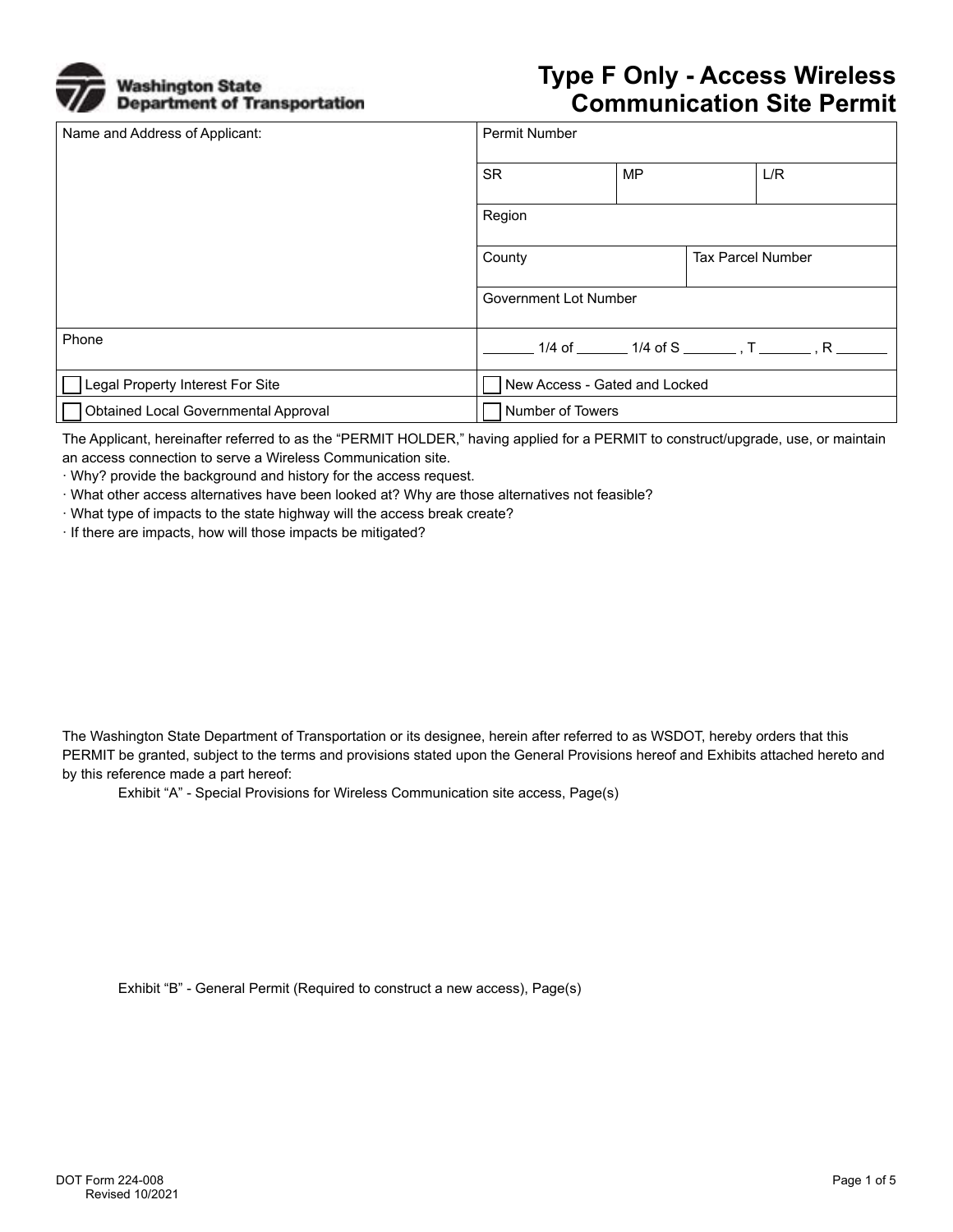This PERMIT shall be void unless the construction of the wireless communication facility is started within 90 days of issuance and completed within 180 days of issuance, unless otherwise provided herein.

**Term** The term of this PERMIT shall be five (5) years, commencing upon execution of this PERMIT by WSDOT (Anniversary Date), and terminating at 11:59 p.m. on the last day of the month in which the sixth (6th) Anniversary Date shall have occurred.

**Renewal** This PERMIT may be renewed by the PERMIT HOLDER for three additional five (5) year periods; (Renewal Period), Provided that, (a) the PERMIT HOLDER is not in default and has not been in default during the term of this PERMIT; (b) there is no public need for the Access; (c) PERMIT HOLDERS's use under this PERMIT does not impair the safety or operation of WSDOT's highway or facility, as solely determined by WSDOT; and/or (d) the terms and conditions of this PERMIT conform to then existing state policies or practice, laws, regulations and contracts, or PERMIT HOLDER is willing to amend this PERMIT to bring it into compliance with such policies, practices, laws, regulations, and contracts. The Renewal Period shall be on the same terms and conditions as set forth herein, except as modified by any changes in policy, practice, laws, regulations or contracts and as reflected in a written amendment signed by both parties. PERMIT HOLDER shall give notice of its intent to renew this PERMIT for the Renewal Period at least ninety (90) days prior to the expiration of this PERMIT, or any extension thereof.

Pursuant to WAC 468-58-080, PERMIT HOLDER agrees to pay \$500 annually in compensation for the use of the state owned access rights, at the time of the issuance of this PERMIT and each year thereafter. Failure to pay the annual compensation shall be deemed a default under this PERMIT for which this PERMIT may be canceled. Annual payments are to be made to:

## Address:

This PERMIT is accepted and approved by the PERMIT HOLDER subject to the terms and provisions as herein set forth.

| <b>PERMIT HOLDER</b> | <b>WASHINGTON STATE DEPARTMENT OF TRANSPORTATION</b> |
|----------------------|------------------------------------------------------|
|                      |                                                      |
| <b>Print Name</b>    | <b>Print Name</b>                                    |
|                      |                                                      |
| Date:                | Date:                                                |

## **Information Required - All PERMITS**

- (1) The following information is required of all applicants for wireless communication site PERMITS. WSDOT reserves the right to request clarification or additional information during the application review process. Failure to provide the requested information within the time limits specified in the request shall result in cancellation of the PERMIT application.
	- (a) Identification and signature of the applicant. The current complete business names, mailing addresses, and telephone numbers of the property owner(s), the developer(s), the applicant, the transportation and legal consultants representing the applicant (if any), and the local government representative(s) responsible for processing the development's approval shall be provided as part of the application. If the applicant desires to have a representative sign the application, a notarized letter of authorization from the applicant to be provided with the application. When the applicant is a company, corporation, or other public agency, the name, address, and telephone number of the responsible officer shall be furnished.
	- (b) Site plan. The application shall include a plan to scale, or a schematic drawing, showing critical dimensions, the location of the wireless communication site, and the character and extent of site development proposed in relation to the existing or proposed access location(s) and the highway. Minimum information on the plan shall include:
		- (i) Highway information.
			- · Posted speed limit.
			- · Proof of legal property interest.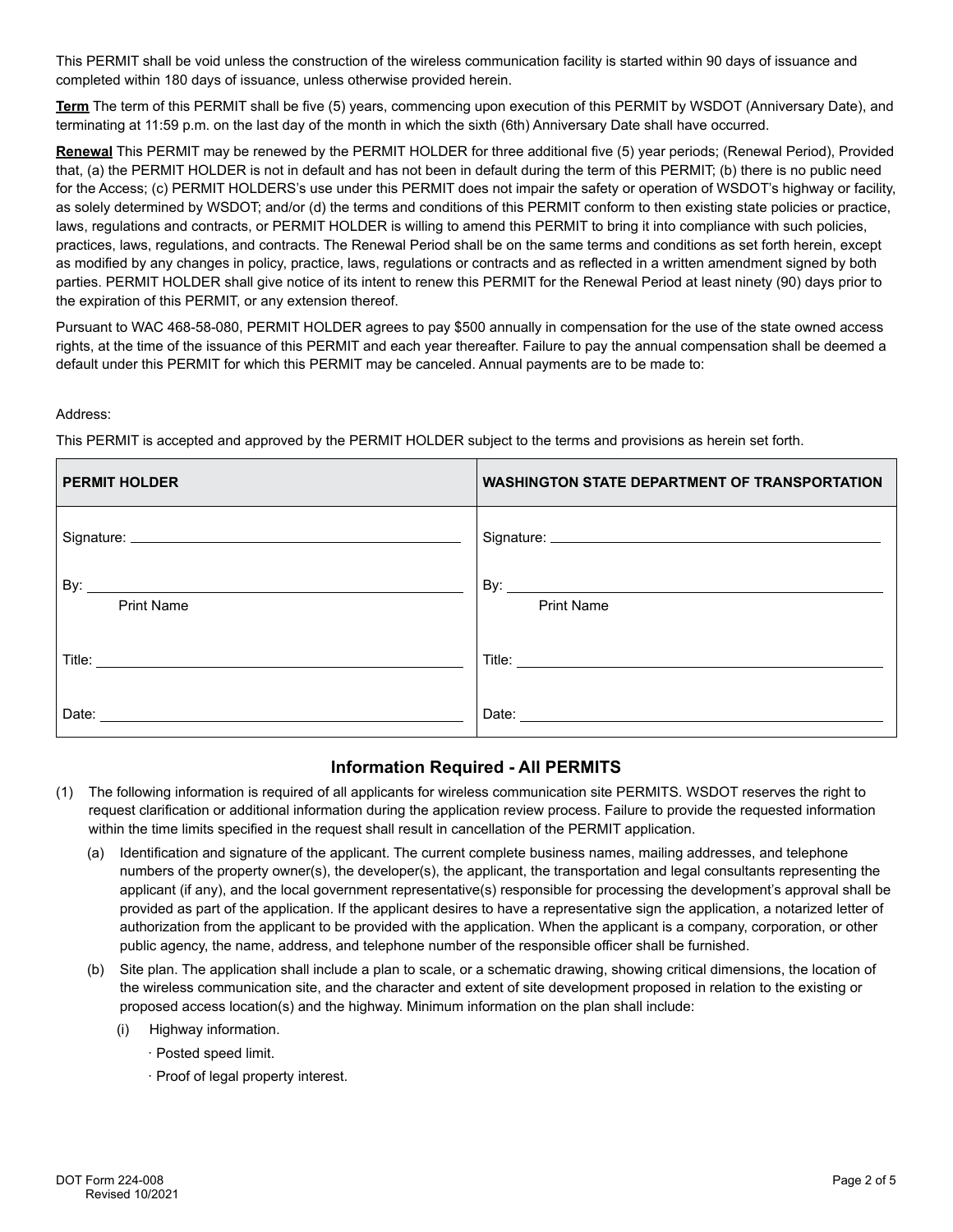- (ii) Connection location information.
	- · The proposed wireless communication site access connection milepost and highway engineer's station.
	- · Location of the highway centerline with respect to existing and proposed access points.
	- · It shall be the responsibility of the applicant to physically identify the location of the proposed wireless communication site access at the proposed site.
- (iii) Connection design information.
	- · Proposed connection and approach improvements including its profile approaching the state highway, width, radii, angle to the highway, auxiliary pavement.
	- · Existing and proposed grading (or contouring that affects the natural drainage pattern or runoff impacting the state highway and the proposed connection).
- (iv) New access use.
	- · For a new wireless communiciaton site access, the access will be gated and locked at all times. The use shall be limited to the permitted wireless communication providers, not for general public usage.
- (v) Joint access use.
	- · If the driveway is to serve more than one wireless communication site, the plan shall detail information for all sites using the existing or proposed connection and the application shall include copies of legally enforceable agreements that establish that all property owners agree to joint driveway access usage for each wireless communication site user.
	- · Joint access use serving adjoining properties is encouraged on all highways.
- (2) Additional information required:
	- (a) Traffic data and analysis. The following traffic information may be required:
		- (i) Volume and type. Amount and type of traffic that will be generated by the proposed wireless communication site.
		- (ii) Traffic control plan. A traffic control plan conforming to current WSDOT standards set forth in the "Manual on Uniform Traffic Control Devices," documenting how the PERMIT HOLDER will provide for safe and efficient movement on the state highway system during the construction of the access.
- (3) Application Submittal:
	- (a) Application submittal. The application shall be submitted to the designated regional WSDOT representative as noted in Special Provision (1). The application shall be properly prepared, clearly completed, and signed. Information on the specific number of copies to be provided and other submittal information is available from WSDOT representative.
	- (b) Application review, processing, and approval. Upon receipt of the application, the application shall be reviewed consistent with the provisions of this PERMIT. If WSDOT identifies errors in the application or if additional information is required, WSDOT will notify the applicant. Applicants must provide such information or correct errors within thirty days of the notification. If the applicant determines that the time to provide additional or corrected information is insufficient, the applicant shall contact the department in writing to request additional time be approved. If the additional or corrected information has not been received by WSDOT within thirty days or the authorized extension of time, the application will be canceled.
		- (i) Review. Upon timely receipt of ALL required information, the location and design of the access shall be examined for consistency with current department safety and design standards. The review shall also include an analysis of the impact of the site's existing and projected traffic on the operation and safety of the state highway.
		- (ii) Concurrence or denial, notice. If WSDOT concurs in the location and design of the proposed connection, written notification of that concurrence will be sent to the applicant and to the local governmental land use planning authority having jurisdiction over the development. If the applicant has gone through the voluntary conceptual review process, the written notice of concurrence will indicate whether or not there have been any changes in the number, location, or design of the connection required by the department. No construction may commence on the department's right of way until all necessary WSDOT and local governmental PERMITS are issued in accordance with (c) of this subsection. If WSDOT does not concur in the connection location, quantity, or design, both the applicant and the local governmental land use planning authority having jurisdiction over the development approval shall be notified, in writing, indicating WSDOT's intent to deny the connection as proposed in the application. The written notification shall state the specific reasons for the intent to deny the connection, the process for submitting an amended application. The applicant may submit a revised application within thirty days based on WSDOT comments and concerns as stated in the notification. The submittal of a revised application within thirty days shall not require the payment of any additional application fees. Since the state is the owner of the access right, this PERMIT is not issued pursuant to Chapter 47.50 RCW, and therefore, there is no right to appeal a denial of a Type F approach PERMIT.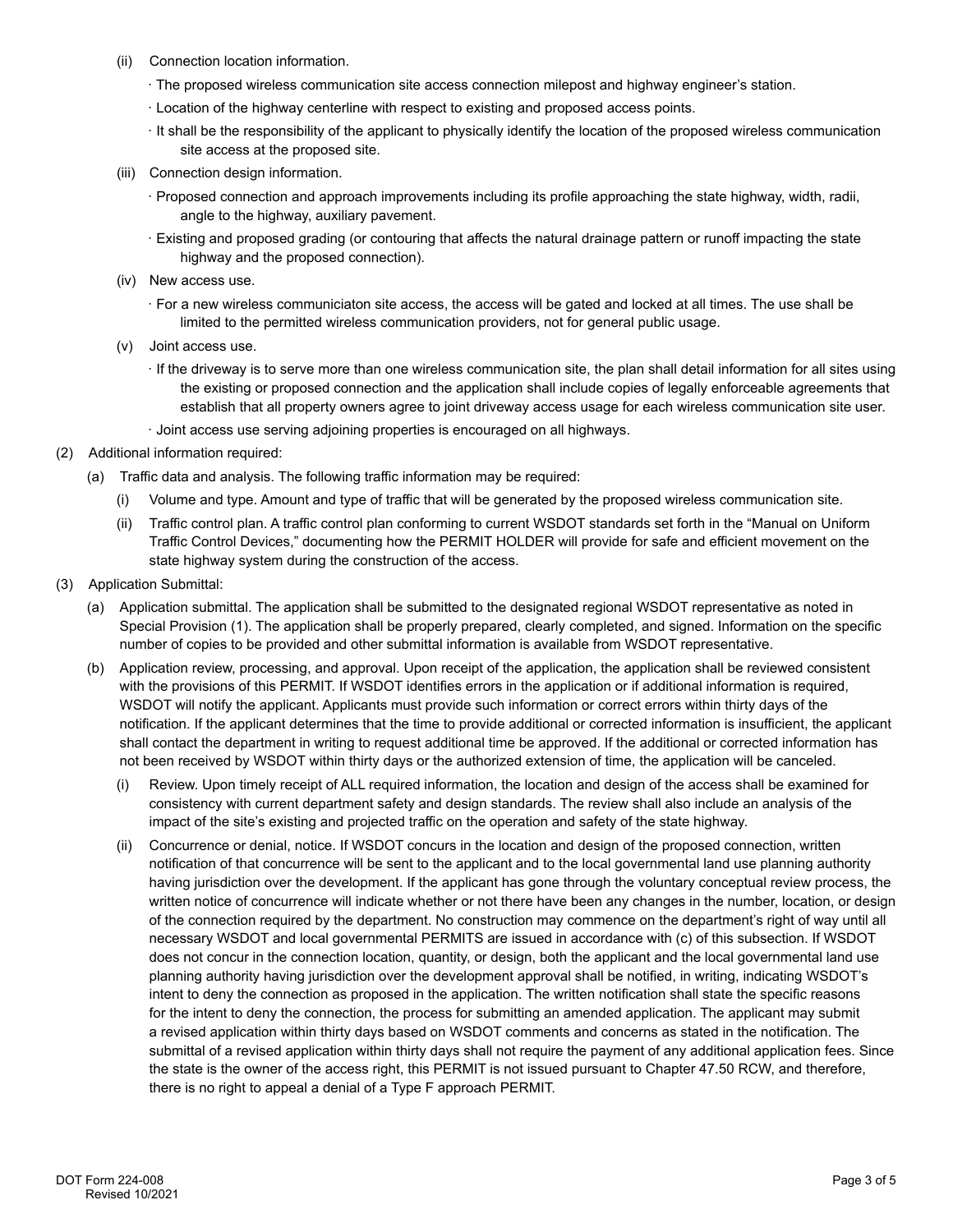- (c) PERMIT issuance. WSDOT shall issue the access PERMIT after review and concurrence that the application and the location and design of the connection comply with the requirements of this chapter, and after either:
	- (i) The applicant has received development approval from the appropriate local governmental land use planning authority; or
	- (ii) Other interagency coordination procedures in effect are satisfied for development approval by the local governmental land use planning authority. WSDOT shall provide the applicant with the connection PERMIT for signature, and the applicant shall sign and return the PERMIT with the first annual compensation payment to WSDOT within thirty days after the mailing date. If WSDOT does not receive the signed PERMIT with payment back from the applicant within thirty days after the mailing date or within an agreed upon time, the PERMIT will be void. The PERMIT is not valid and use of or construction on the access cannot begin without a completed PERMIT that is signed by both WSDOT and the applicant.

## **General Provisions**

1. The PERMIT HOLDER, its successors and assigns, agrees to protect the State of Washington, its officers and employees and save them harmless from all claims, actions or damages of every kind and description which may accrue to or be suffered by any person, persons, or property by reason of the acts or omissions of the PERMIT HOLDER (its assigns, agents, contractors, licensees, employees) or any person whomsoever, in connection with permit Holder's, its assigns', agents', contractors', licensees' or employees' construction, installation, maintenance, operation, use or occupancy of the access and right of way or in the exercise of this PERMIT. In case any suit or action is brought against the State of Washington, its officers and employees, arising out of or by reason of any of the above causes, the Permit Holder, its successors or assigns will, upon notice of such action, defend the same at its sole cost and expense, including attorneys fees, and satisfy any judgment against the State of Washington, its officers, or employees: PROVIDED, that if the claims or damages are caused by or result from the concurrent negligence of (a) the State of Washington's agents or employees and (b) the PERMIT HOLDER or PERMIT HOLDER'S agents, contractors, licensees, employees, or involves those actions covered by RCW 4.24.115, this indemnity provision shall be valid and enforceable only to the extent of the negligence of the PERMIT HOLDER or the PERMIT HOLDER'S agents or employees.

The PERMIT HOLDER, for itself, and on behalf of its assigns, agents, licensees, contractors and employees, agrees to waive any claims for losses, expenses, damages or lost revenues incurred by it or its agents, contractors, licensees, employees or customers in connection with PERMIT HOLDER'S, its assigns', agents', contractors', licensees' or employees' construction, installation, maintenance, operation, use or occupancy of the right of way or in the exercise of this PERMIT against the State of Washington, its assigns, agents, contractors, or employees except the reasonable costs of repair to property resulting from the negligent injury or damage to PERMIT HOLDER'S access by the State of Washington, its assigns, agents, contractors, or employees.

- 2. During the progress of the work, such barriers shall be erected and maintained as may be necessary or as may be directed by the Department for the protection of the traveling public; the barriers shall be properly lighted at night.
- 3. Except as herein authorized, no excavation shall be made or obstacle placed within the limits of the State highway in such a manner as to interfere with travel over said highway.
- 4. If the work done under this PERMIT interferes in any way with the drainage of the State highway, the PERMIT HOLDER shall wholly and at its own expense make such provision as WSDOT may direct to take care of said drainage.
- 5. PERMIT HOLDER hereby authorizes WSDOT to enter upon its lands where necessary to construct or reconstruct the permitted access connection and/or construct and maintain traffic control devices and appurtenances.
- 6. The access connection shall be maintained between the right of way line and the shoulder line of said highway, at the sole expense of the PERMIT HOLDER, its heirs, successors, or assigns, in a condition satisfactory to WSDOT.
- 7. On completion of said work herein contemplated, all rubbish and debris shall be immediately removed and the highway and roadside shall be left neat and presentable and satisfactory to WSDOT.
- 8. The cost of construction or modification of a connection shall be the responsibility of the PERMIT HOLDER, including the cost of modification of any connection required as a result of changes in property site use in accordance with WAC 468-58-080.
- 9. WSDOT hereby reserves the right to order the change of location or the removal of any structure or structures authorized by this PERMIT at any time, said change or removal to be made at the sole expense of the PERMIT HOLDER or its successors and assigns.
- 10. Existing permitted connections impacted by WSDOT's work program and which, in the consideration of the Department, necessitate modification, relocation, or replacement in order to meet current Department connection location, quantity, spacing, and design standards, shall be modified, relocated, or replaced in kind by the Department at no cost to the PERMIT HOLDER. The cost of further enhancements or modification to the altered, relocated, or replaced connections desired by the PERMIT HOLDER shall be the responsibility of the PERMIT HOLDER.
- 11. Termination by WSDOT
	- A. WSDOT may terminate this PERMIT, without penalty or further liability as follows: